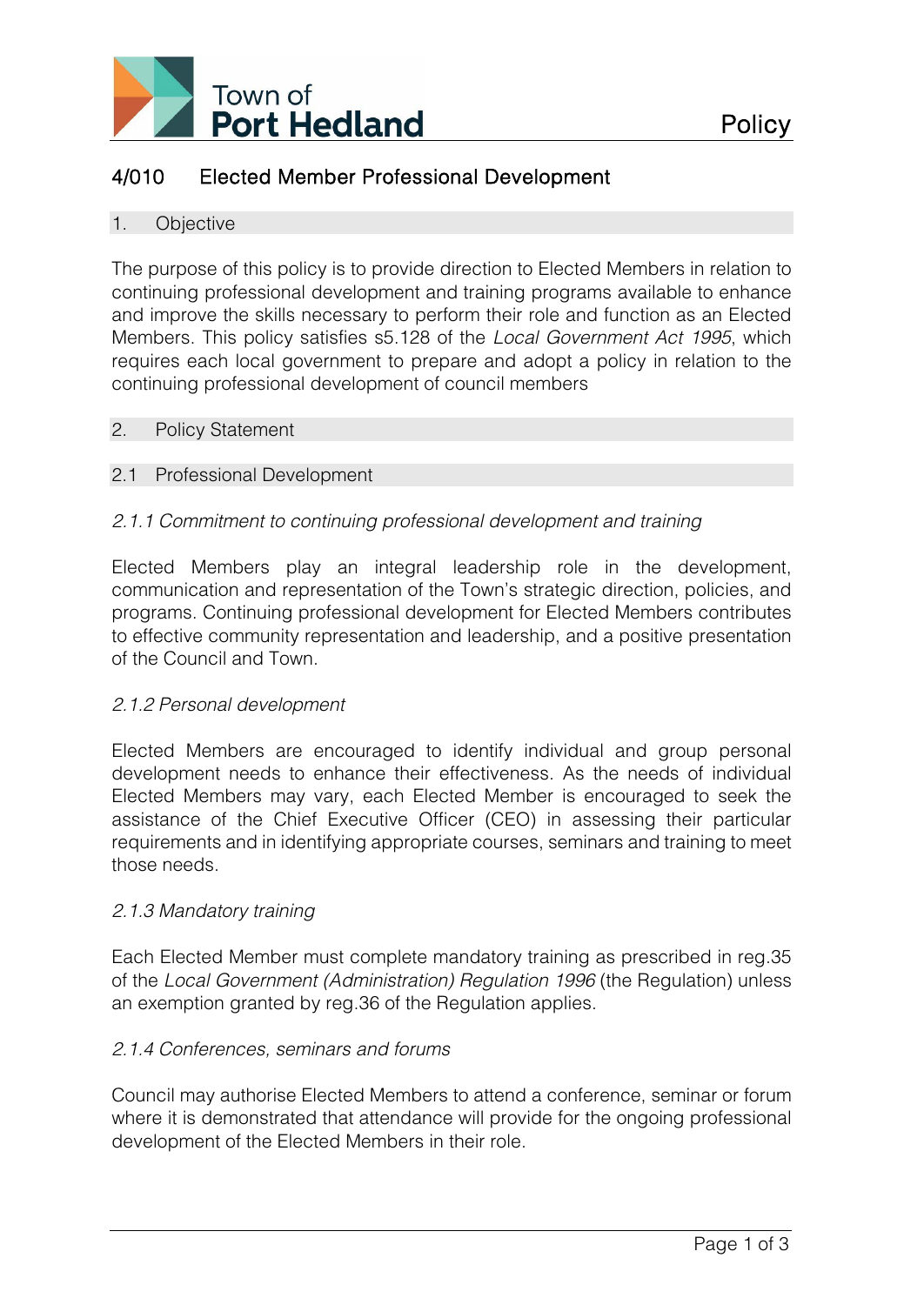

Elected Members are authorised to attend training sessions, seminars and conferences relevant to their role and responsibilities, provided by the following organisations:

- a) Western Australian Local Government Association (WALGA);
- b) Australian Institute of Management (AIMWA);
- c) Australian Institute of Company Directors;
- d) Pilbara Kimberley Joint Forum.

In addition, Elected Members may attend team building exercises, training sessions, conferences and events approved by the Chief Executive Officer (CEO) and the Mayor in disciplines including but not limited to leadership, financial management, corporate governance, communications, integrated planning and corporate strategic planning.

Applications to attend interstate and overseas conferences, seminars, forums, or similar events under this policy must be approved by Council on a case by case basis.

# *2.1.5 Funding*

Council allocates funds in the Town's budget to meet the costs of attendance, registration fees, travel and accommodation for Elected Members to participate in training, conferences, seminars, forums and other events. Elected Members authorised to attend these events may have the cost met in accordance with *Policy 4/008 Elected Member Allowances Facilities and Expenses* up to an amount not exceeding the annual budget allocation for each Elected Member without further authorisation by Council.

Where a request for professional development or training cannot be met within the budget allocation, the Mayor and CEO may approve a reallocation of funds from an alternative area of the budget, subject to the final approval of Council as part of the Budget Review process.

## *2.1.5 Training during caretaker period and after Local Government Elections*

Attendance of Elected Members standing for re-election may be approved to attend training and conferences during the caretaker period as prescribed by *Policy 4/006 Elections – Caretaker Period*.

Upon commencement of office, each Elected Member will be provided with the opportunity to attend WALGA introductory training sessions. This will also be offered to all other Elected Members as refresher training where the training is held in Port Hedland.